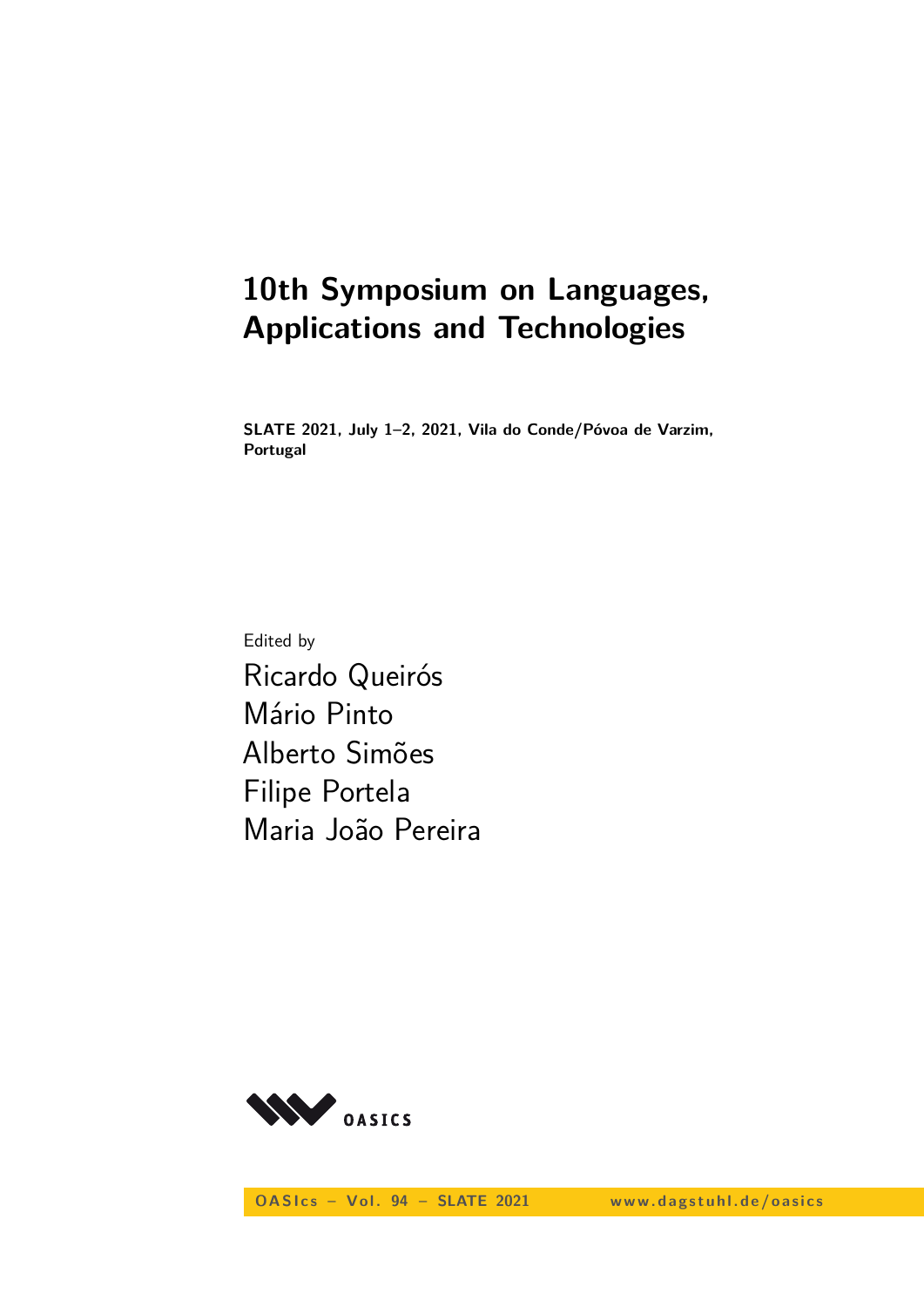Editors

#### **Ricardo Queirós**

Escola Superior de Media Artes e Design, Politécnico do Porto, Portugal [ricardoqueiros@esmad.ipp.pt](mailto:ricardoqueiros@esmad.ipp.pt)

#### **Mário Pinto**

Escola Superior de Media Artes e Design, Politécnico do Porto, Portugal [mariopinto@esmad.ipp.pt](mailto:mariopinto@esmad.ipp.pt)

#### **Alberto Simões**

Instituto Politécnico do Cávado e do Ave, Portugal [asimoes@ipca.pt](mailto:asimoes@ipca.pt)

#### **Filipe Portela** Universidade do Minho, Portugal [cfp@dsi.uminho.pt](mailto:cfp@dsi.uminho.pt)

#### **Maria João Pereira**

Instituto Politécnico de Bragança, Portugal [mjoao@ipb.pt](mailto:mjoao@ipb.pt)

#### ACM Classification 2012

Theory of computation  $\rightarrow$  Formal languages and automata theory; Information systems  $\rightarrow$  Data management systems; Information systems  $\rightarrow$  World Wide Web; Computing methodologies  $\rightarrow$  Natural language processing

# **[ISBN 978-3-95977-202-0](https://www.dagstuhl.de/dagpub/978-3-95977-202-0)**

#### Published online and open access by

Schloss Dagstuhl – Leibniz-Zentrum für Informatik GmbH, Dagstuhl Publishing, Saarbrücken/Wadern, Germany. Online available at [https://www.dagstuhl.de/dagpub/978-3-95977-202-0.](https://www.dagstuhl.de/dagpub/978-3-95977-202-0)

Publication date August, 2021

Bibliographic information published by the Deutsche Nationalbibliothek The Deutsche Nationalbibliothek lists this publication in the Deutsche Nationalbibliografie; detailed bibliographic data are available in the Internet at [https://portal.dnb.de.](https://portal.dnb.de)

#### License

This work is licensed under a Creative Commons Attribution 4.0 International license (CC-BY 4.0): [https://creativecommons.org/licenses/by/4.0/legalcode.](https://creativecommons.org/licenses/by/4.0/legalcode)

In brief, this license authorizes each and everybody to share (to copy, distribute and transmit) the work under the following conditions, without impairing or restricting the authors' moral rights:

Attribution: The work must be attributed to its authors.

The copyright is retained by the corresponding authors.

Digital Object Identifier: [10.4230/OASIcs.SLATE.2021.0](https://doi.org/10.4230/OASIcs.SLATE.2021.0) **[ISBN 978-3-95977-202-0](https://www.dagstuhl.de/dagpub/978-3-95977-202-0) [ISSN 1868-8969](https://www.dagstuhl.de/dagpub/1868-8969)<https://www.dagstuhl.de/oasics>**

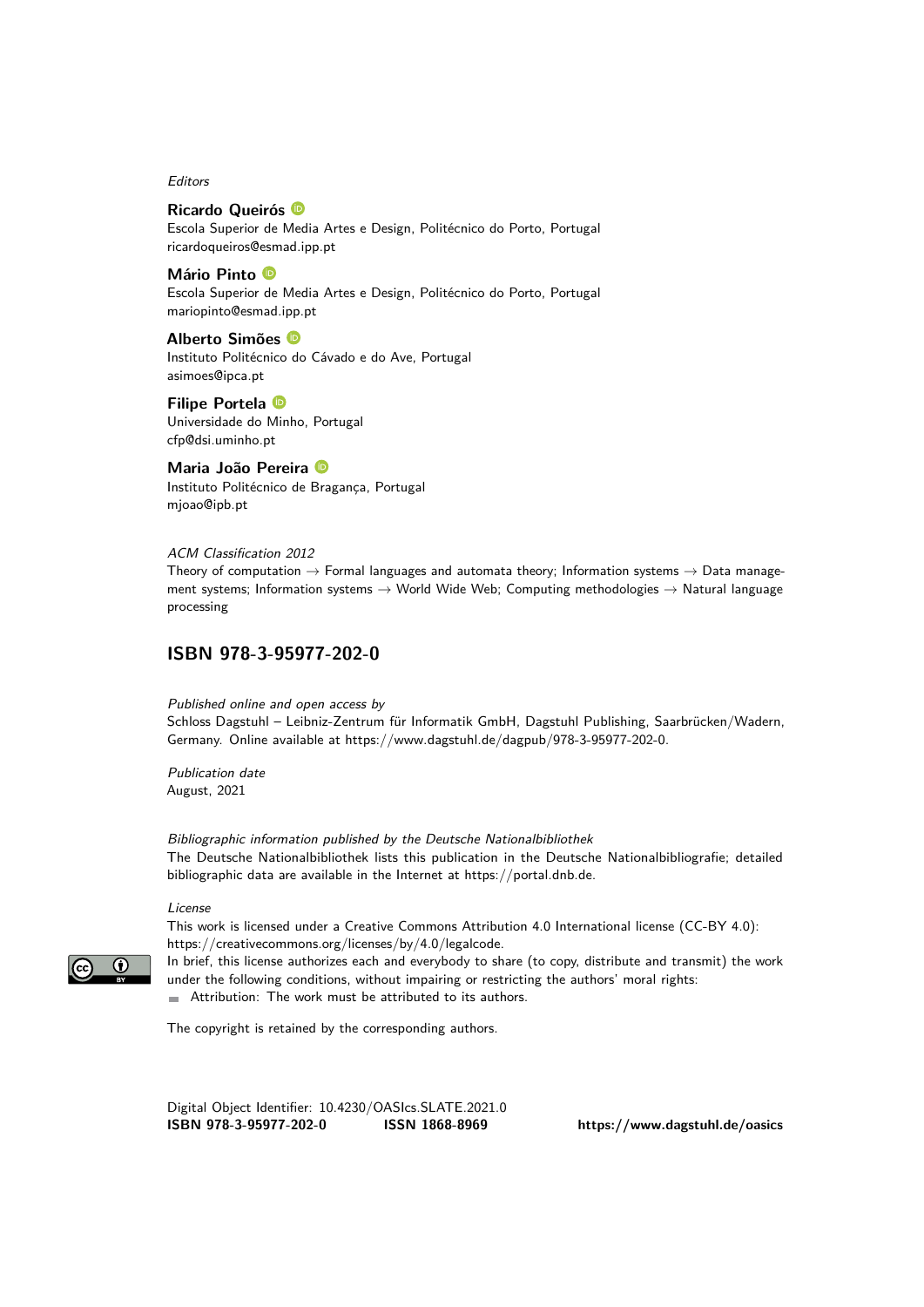## OASIcs – OpenAccess Series in Informatics

OASIcs is a series of high-quality conference proceedings across all fields in informatics. OASIcs volumes are published according to the principle of Open Access, i.e., they are available online and free of charge.

#### Editorial Board

- Daniel Cremers (TU München, Germany)
- Barbara Hammer (Universität Bielefeld, Germany)  $\equiv$
- Marc Langheinrich (Università della Svizzera Italiana Lugano, Switzerland)  $\equiv$
- Dorothea Wagner (Editor-in-Chief, Karlsruher Institut für Technologie, Germany)  $\equiv$

### **[ISSN 1868-8969](https://www.dagstuhl.de/dagpub/1868-8969)**

**<https://www.dagstuhl.de/oasics>**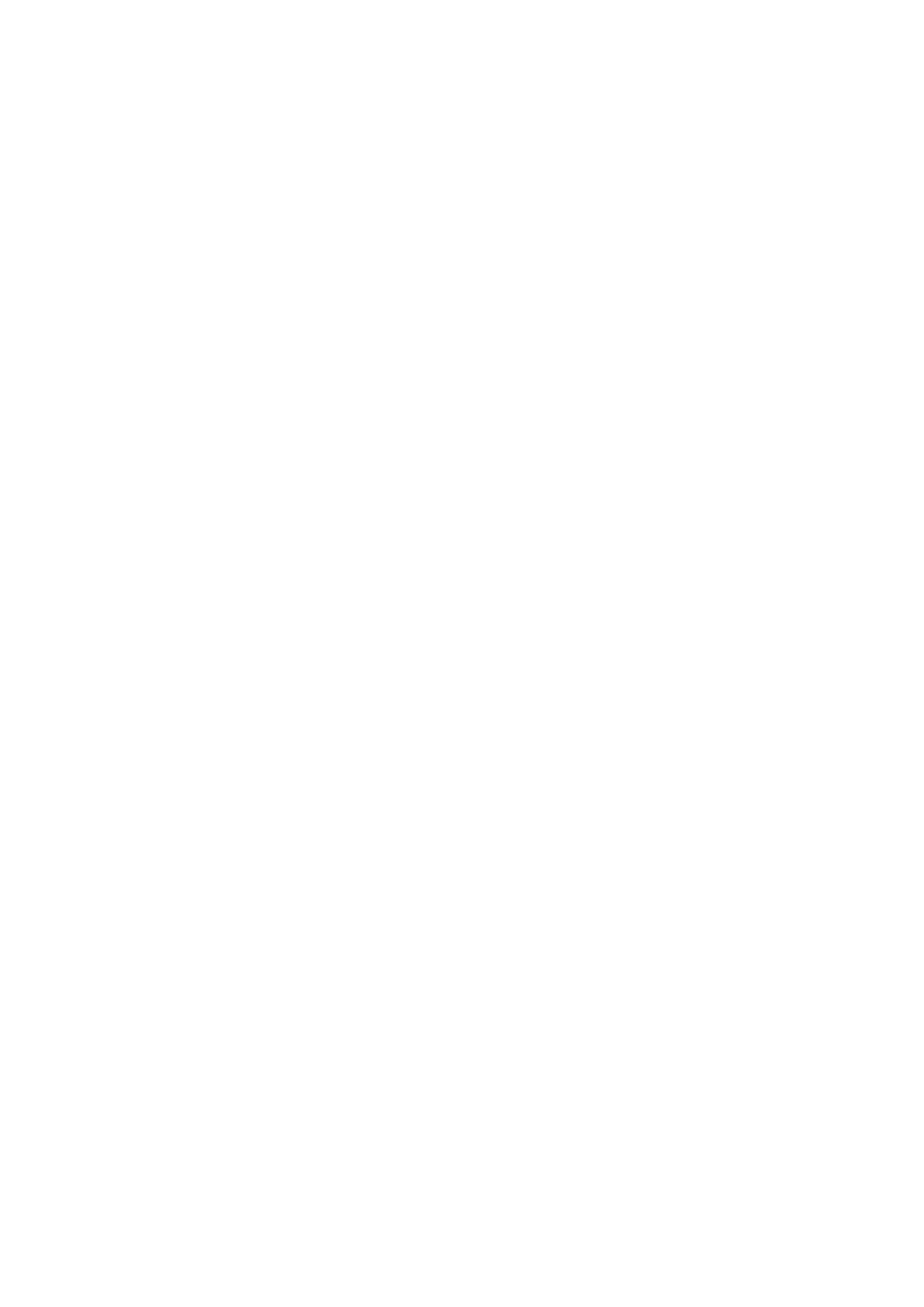*To all whose effort keeps SLATE alive.*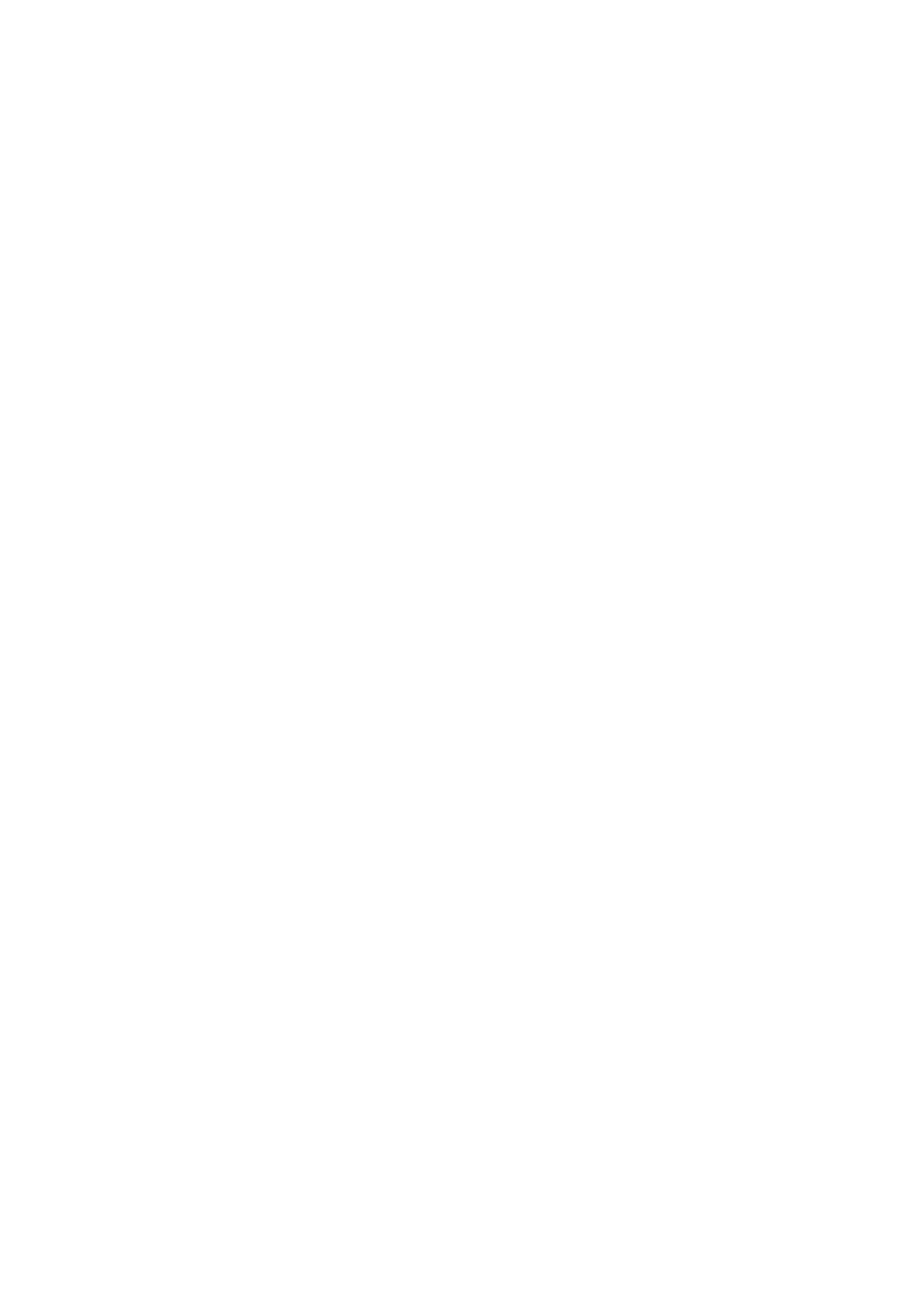# **Contents**

| Preface<br>Ricardo Queirós, Mário Pinto, Alberto Simões, Filipe Portela, and                                                                                                                                                                                                                            |               |
|---------------------------------------------------------------------------------------------------------------------------------------------------------------------------------------------------------------------------------------------------------------------------------------------------------|---------------|
| Committees                                                                                                                                                                                                                                                                                              | $0:xi-0:xi$   |
| Authors                                                                                                                                                                                                                                                                                                 | $0:xiii=0:xv$ |
| Invited Talk                                                                                                                                                                                                                                                                                            |               |
| Natural and Artificial Intelligence; Natural and Artificial Language                                                                                                                                                                                                                                    | $1:1-1:11$    |
| <b>Regular Papers</b>                                                                                                                                                                                                                                                                                   |               |
| Derzis: A Path Aware Linked Data Crawler<br>André Fernandes dos Santos and José Paulo Leal                                                                                                                                                                                                              | $2:1-2:12$    |
| Major Minors – Ontological Representation of Minorities by Newspapers<br>Paulo Jorge Pereira Martins, Leandro José Abreu Dias Costa, and                                                                                                                                                                | $3:1-3:13$    |
| $Lyntax - A grammar-Based Tool for Linguistics$<br>Manuel Gouveia Carneiro de Sousa, Maria João Varanda Pereira, and                                                                                                                                                                                    | $4:1-4:13$    |
| Programming Exercises Interoperability: The Case of a Non-Picky Consumer<br>Ricardo Queirós, José Carlos Paiva, and José Paulo Leal                                                                                                                                                                     | $5:1 - 5:9$   |
| DataGen: JSON/XML Dataset Generator<br>Filipa Alves dos Santos, Hugo André Coelho Cardoso, João da Cunha e Costa,<br>Válter Ferreira Picas Carvalho, and José Carlos Ramalho                                                                                                                            | $6:1-6:14$    |
| MUAHAH: Taking the Most out of Simple Conversational Agents<br>Leonor Llansol, João Santos, Luís Duarte, José Santos, Mariana Gaspar,<br>Ana Alves, Hugo Gonçalo Oliveira, and Luísa Coheur                                                                                                             | $7:1 - 7:12$  |
| NER in Archival Finding Aids<br>Luís Filipe Costa Cunha and José Carlos Ramalho                                                                                                                                                                                                                         | $8:1 - 8:16$  |
| Mooshak's Diet Update: Introducing YAPExIL Format to Mooshak<br>José Carlos Paiva, Ricardo Queirós, and José Paulo Leal                                                                                                                                                                                 | $9:1-9:7$     |
| LeMe–PT: A Medical Package Leaflet Corpus for Portuguese                                                                                                                                                                                                                                                | $10:1-10:10$  |
| Towards Automatic Creation of Annotations to Foster Development of Named<br>Entity Recognizers<br>Emanuel Matos, Mário Rodrigues, Pedro Miguel, and António Teixeira  11:1–11:14                                                                                                                        |               |
| 10th Symposium on Languages, Applications and Technologies (SLATE 2021).<br>Editors: Ricardo Queirós, Mário Pinto, Alberto Simões, Filipe Portela, and Maria João Pereira<br>OpenAccess Series in Informatics<br>0ASICS Schloss Dagstuhl - Leibniz-Zentrum für Informatik, Dagstuhl Publishing, Germany |               |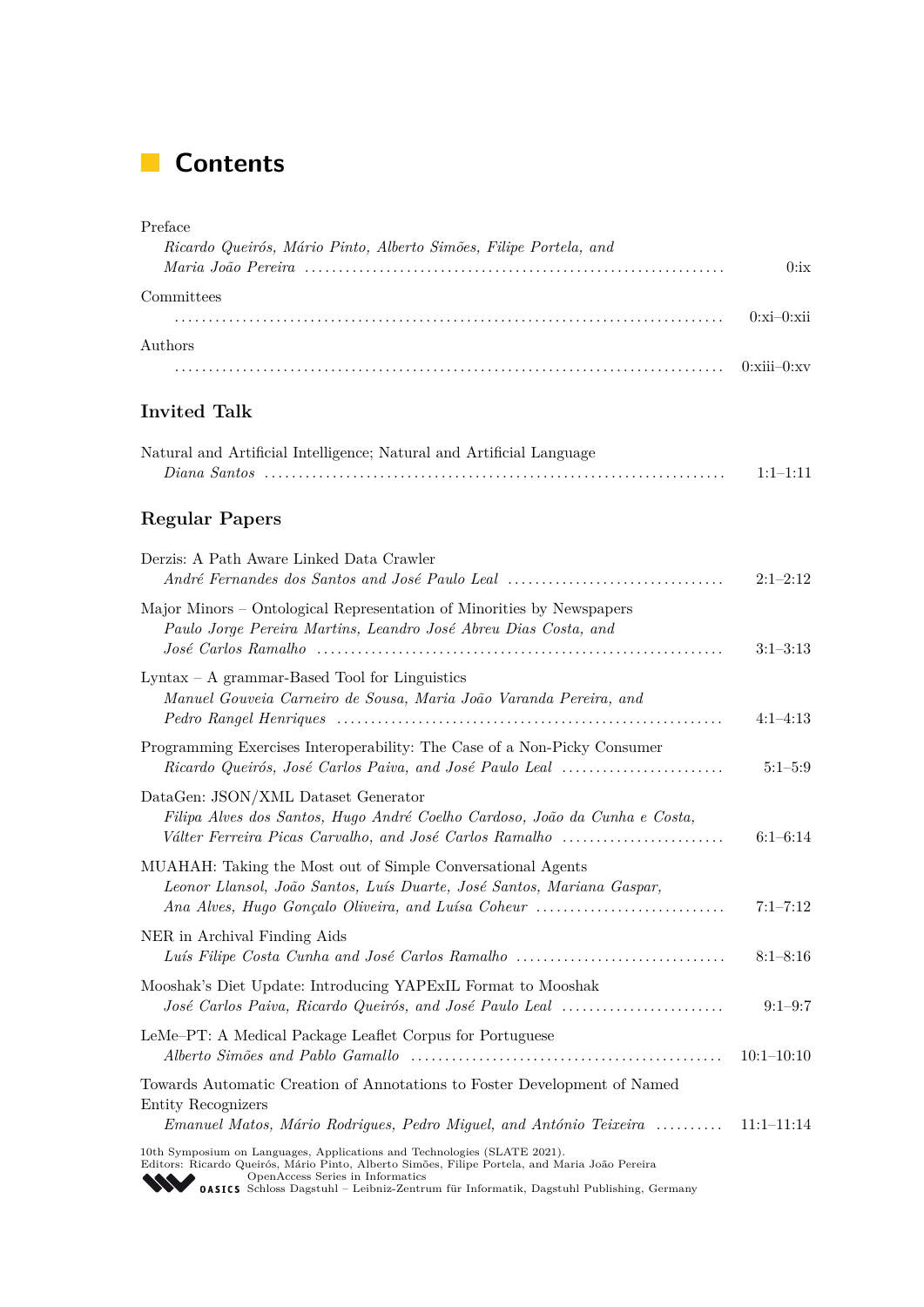| Semantic Search of Mobile Applications Using Word Embeddings<br>João Coelho, António Neto, Miguel Tavares, Carlos Coutinho,           |                |
|---------------------------------------------------------------------------------------------------------------------------------------|----------------|
|                                                                                                                                       | $12:1-12:12$   |
| Command Similarity Measurement Using NLP<br>Zafar Hussain, Jukka K. Nurminen, Tommi Mikkonen, and Marcin Kowiel                       | $13:1-13:14$   |
| Using Machine Learning for Vulnerability Detection and Classification<br>Tiago Baptista, Nuno Oliveira, and Pedro Rangel Henriques    | $14:1-14:14$   |
| NetLangEd, A Web Editor to Support Online Comment Annotation<br>Rui Rodrigues, Cristiana Araújo, and Pedro Rangel Henriques           | $15:1 - 15:16$ |
| Intelligent Query Answering with Contextual Knowledge for Relational Databases<br>Dietmar Seipel, Daniel Weidner, and Salvador Abreu  | $16:1 - 16:15$ |
| Sentiment Analysis of Portuguese Economic News<br>Cátia Tavares, Ricardo Ribeiro, and Fernando Batista                                | $17:1 - 17:13$ |
| Bootstrapping a Data-Set and Model for Question-Answering in Portuguese<br>Nuno Ramos Carvalho, Alberto Simões, and José João Almeida | $18:1-18:5$    |
| Development of Self-Diagnosis Tests System Using a DSL for Creating New Test<br>Suites for Integration in a Cyber-Physical System     |                |
| Ricardo B. Pereira, José C. Ramalho, and Miguel A. Brito                                                                              | $19:1 - 19:16$ |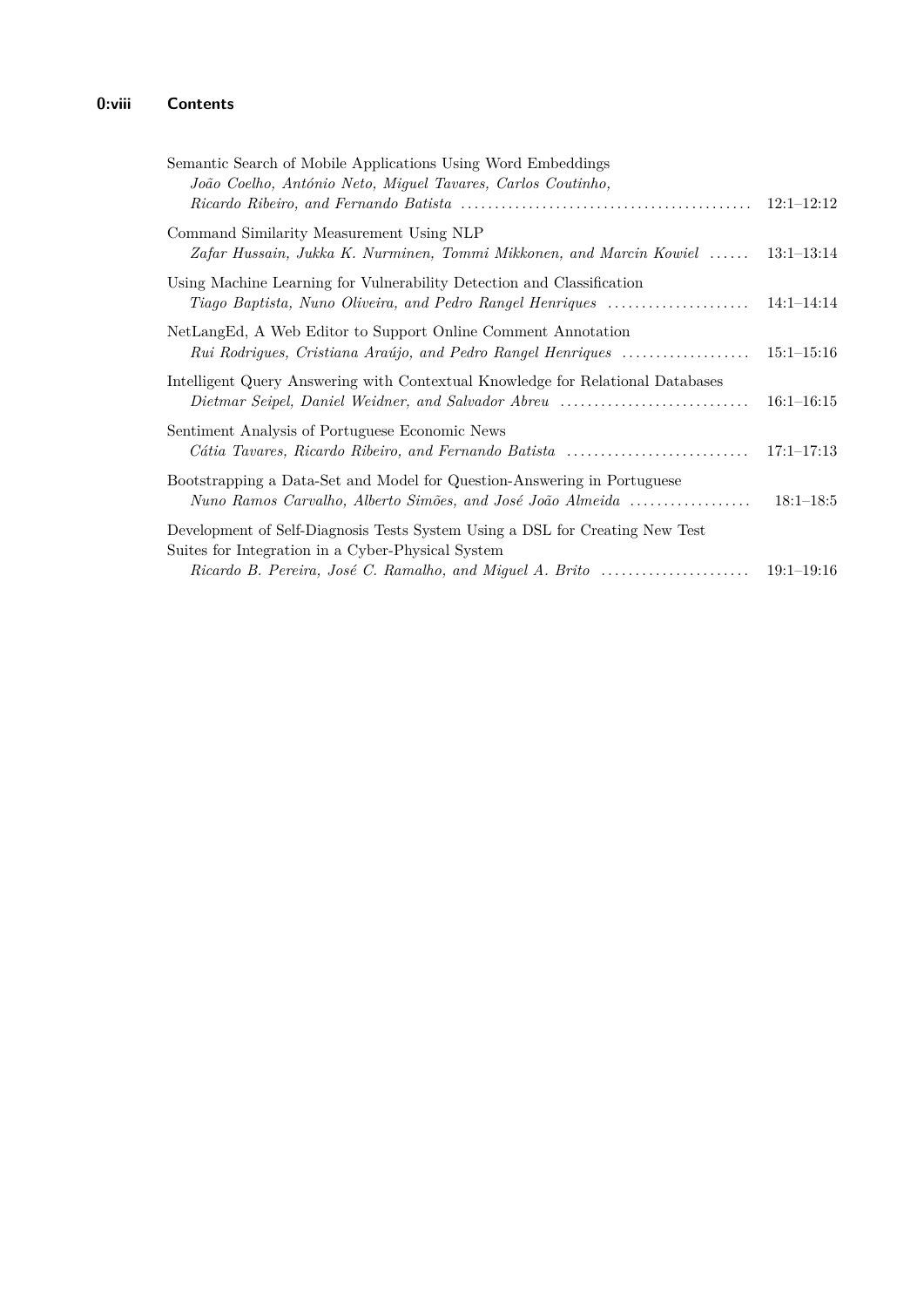# <span id="page-8-0"></span>**Preface**

This book of proceedings compiles the accepted papers for the Tenth edition of the Symposium on Languages, Applications and Technologies, SLATE'2021. It is an honour to organize and host this edition, being a special milestone for the conference.

In the last decade it has shown that there is, in fact, similarities in the techniques used for processing the different types of languages we use daily, ranging from the natural languages used for the communication between humans, the programming languages used to instruct the behavior of computers, and finally the interchange languages, used in the communication between machines.

The Tenth edition bring us some nostalgic, by this way we want to share the conference with all. The conference is held in a hybrid mode, as COVID-19 pandemic looks controlled. We are organizing the conference online and opened the possibility of attending in person at the School of Media Arts and Design, in Vila do Conde/Póvoa de Varzim, which kindly hosts this tenth edition.

In this tenth edition of SLATE, we received several interesting contributions which demonstrate the relevance and interest in the languages processing research and which cover almost equally the three facets of the languages materialized in the three conference tracks.

The tracks are addressing several applications of the languages like data crawlers, sentimental analysis, machine learning applied to languages processing, code generators and parsers.

We want to thank the many people without whom this event would never have been possible: all the Members of the Scientific Program Committee for their valuable effort reviewing the submissions, contributing with corrections and new ideas, and helping on deciding the final list of accepted paper; the members of the Organizing Committee, for the help on dealing with the bureaucratic issues; the invited Speakers (*Ricardo Correia* and *Diana Santos*) for accepting our invitation to share their knowledge; and finally, thank you all the Authors for their contributions to SLATE with their current projects and research problems.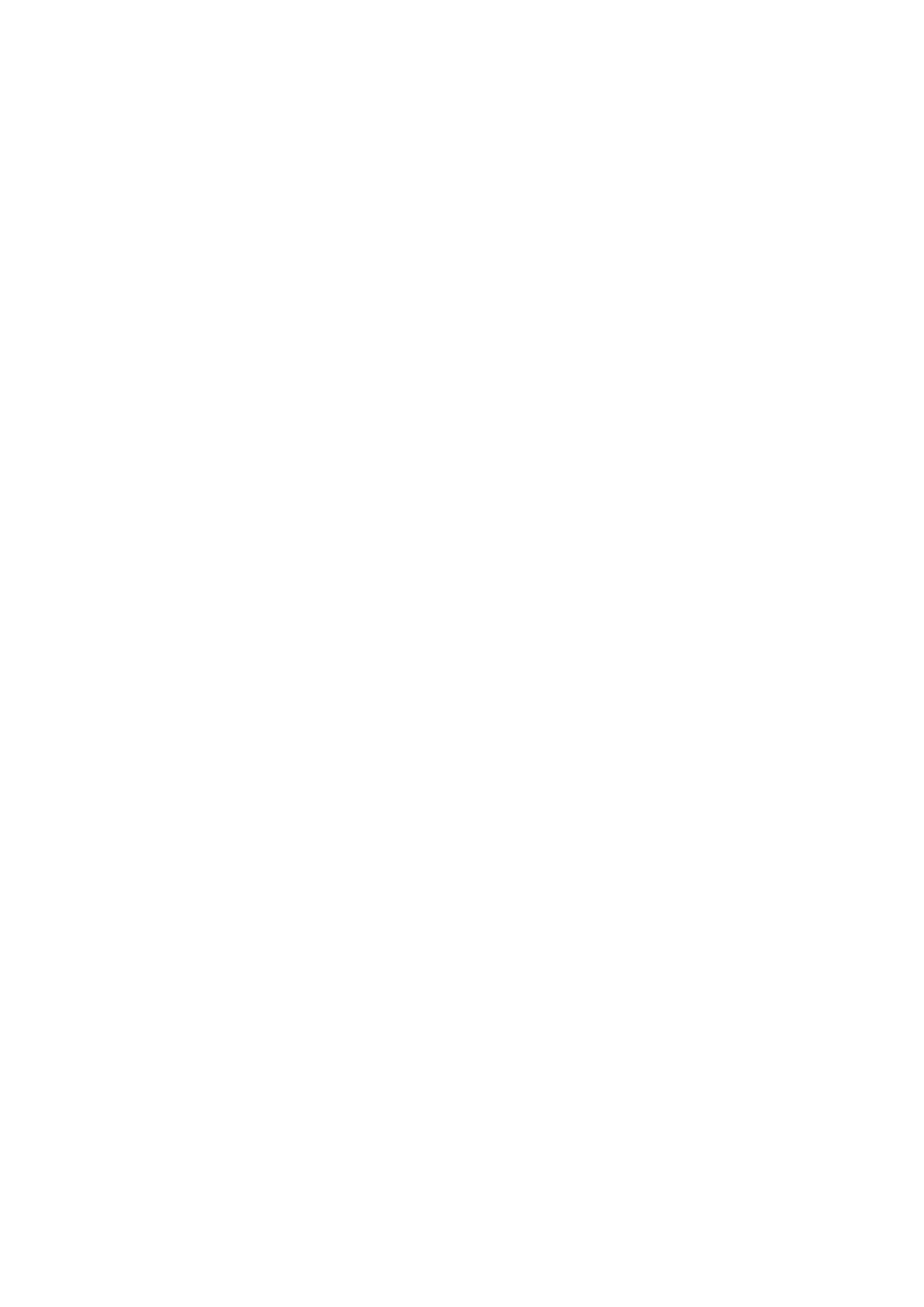# **List of Committees**

### **Program Chairs**

Ricardo Queirós ESMAD/P.PORTO, uniMAD & CRACS/INESC TEC

Mário Pinto ESMAD/P.PORTO & uniMAD

Alberto Simões 2Ai-School of Technology, IPCA

Filipe Portela Universidade do Minho

Maria Joao Pereira CeDRI, Instituto Politécnico de Bragança

### **Organization Committee**

Ricardo Queirós ESMAD/P.PORTO, uniMAD & CRACS/INESC TEC

Mário Pinto ESMAD/P.PORTO & uniMAD

Alberto Simões 2Ai-School of Technology, IPCA

Teresa Terroso ESMAD/P.PORTO & uniMAD

Jorge Lima ESMAD/P.PORTO

### <span id="page-10-0"></span>**Scientific Committee**

Alberto Simões Instituto Politécnico do Cávado e Ave

Alda Gancarski Institut Mines-Telecom

Alexander Paar Duale Hochschule Schleswig-Holstein

Alexandre Rademaker IBM Research Brazil

Ana Alves University of Coimbra Antonio Leitao Universidade de Lisboa

António Teixeira University of Aveiro

António Miguel Cruz Instituto Politécnico de Viana do Castelo

Arkaitz Zubiaga Queen Mary University of London

Barrett Bryant University of North Texas

Bostjan Slivnik University of Ljubljana

Brett Drury LIAAD-INESC-TEC

Daniela Da Cruz Checkmarx

Diana Santos University of Oslo

Dietmar Seipel University of Wuerzburg

Dušan Kolář Brno University of Technology

Fernando Batista Instituto Universitário de Lisboa

Filipe Portela University of Minho

Geylani Kardas Ege Üniversitesi

Hugo Gonçalo Oliveira University of Coimbra

Irene Rodrigues Universidade de Évora

Irene Castellón Universitat de Barcelona

Ivan Luković University of Belgrade

10th Symposium on Languages, Applications and Technologies (SLATE 2021). Editors: Ricardo Queirós, Mário Pinto, Alberto Simões, Filipe Portela, and Maria João Pereira [OpenAccess Series in Informatics](https://www.dagstuhl.de/oasics/) OPERACESS DELIG III INCLUSIVE IN THE Informatik, Dagstuhl Publishing, Germany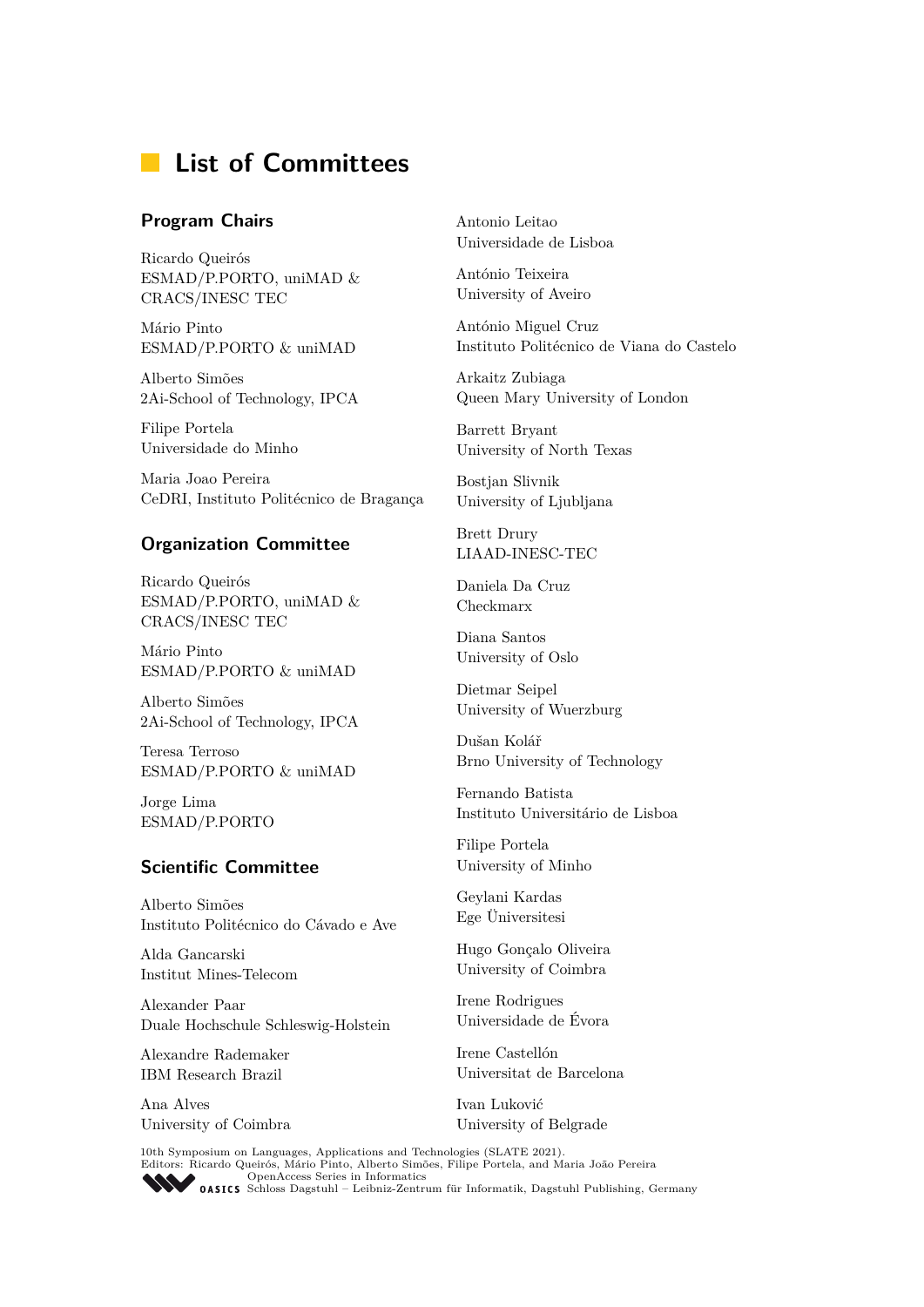Jakub Swacha University of Szczecin

Jan Janousek Czech Technical University Prague

Jan Kollar Technická univerzita v Košiciach

Jaroslav Porubän Technical University of Košice

Jean-Christophe Filliatre Université Paris-Saclay

João Saraiva University of Minho

João M. Lourenço Universidade NOVA de Lisboa

José Carlos Ramalho University of Minho

José Carlos Paiva University of Porto

José João Almeida Universidade do Minho

Jose Luis Sierra Universidad Complutense de Madrid

José Paulo Leal University of Porto

Josep Silva Universitat Politècnica de València

Luis Morgado Da Costa Nanyang Technological University

Luís Ferreira Instituto Politécnico do Cávado e Ave

Luísa Coheur Instituto Superior Técnico

Maria João Pereira Instituto Politécnico de Bragança

Mario Berón National University of San Luis

Mário Pinto ESMAD, Politécnico do Porto

Marjan Mernik University of Maribor Mikel Forcada Universitat d'Alacant

Pablo Gamallo University of Santiago de Compostela

Pedro Rangel Henriques University of Minho

Ricardo Queirós ESMAD, Politécnico do Porto

Ricardo Rodrigues University of Coimbra

Ricardo Rocha University of Porto

Salvador Abreu University of Évora

Simão Melo de Sousa Universidade da Beira Interior

Tomaz Kosar University of Maribor

Xavier Gómez Guinovart Universidade de Vigo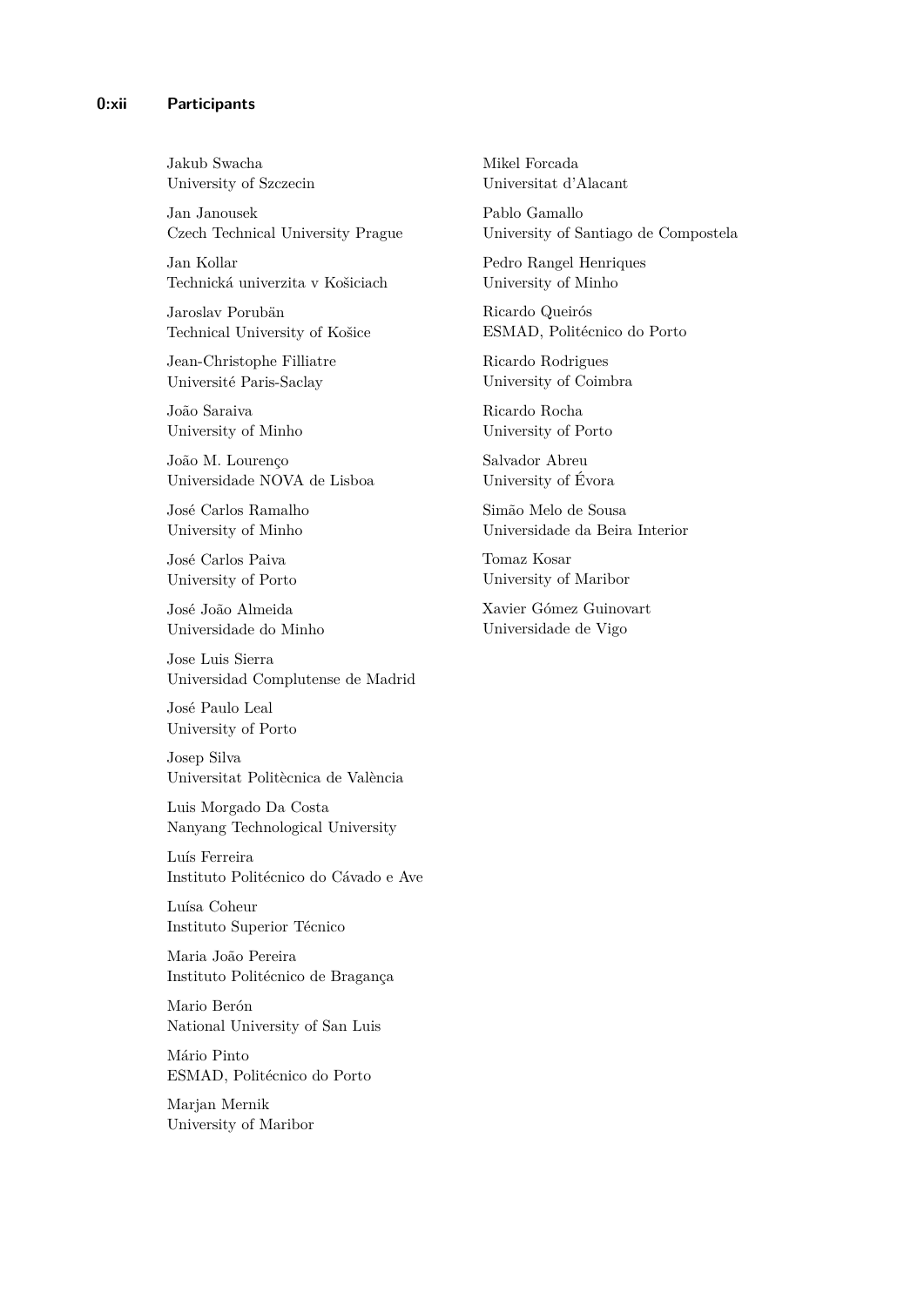# **List of Authors**

Alberto Simões 2Ai Lab, School of Technology, IPCA, Barcelos, Portugal <asimoes@ipca.pt>

Ana Alves CISUC, Instituto Politécnico de Coimbra, Portugal <ana@dei.uc.pt>

André Santos CRACS & INESC Tec LA University of Porto, Portugal <andrefs@andrefs.com>

António Neto Caixa Mágica Software Lisboa, Portugal <antonio.neto@caixamagica.pt>

António Teixeira IEETA, DETI University of Aveiro, Portugal <ajst@ua.pt>

Carlos Coutinho Caixa Mágica Software ISTAR-IUL, ISCTE Instituto Universitário de Lisboa <carlos.coutinho@caixamagica.pt>

Cátia Tavares ISCTE, Instituto Universitário de Lisboa Av. das Forças Armadas, Portugal <catiattavares@gmail.com>

Cristiana Esteves Araújo Centro ALGORITMI Universidade do Minho, Braga, Portugal <decristianaaraujo@hotmail.com>

Daniel Weidner University of Würzburg Würzburg, Germany [daniel.weidner@stud-mail.](daniel.weidner@stud-mail.uni-wuerzburg.de) [uni-wuerzburg.de](daniel.weidner@stud-mail.uni-wuerzburg.de)

Dietmar Seipel University of Würzburg Würzburg, Germany <dietmar.seipel@uni-wuerzburg.de>

Emanuel Matos IEETA, DETI Universidade de Aveiro, Portugal <easm@ua.pt>

Fernando Batista INESC-ID & ISCTE-IUL Instituto Universitário de Lisboa, Portugal <fernando.batista@iscte-iul.pt>

Filipa Santos University of Minho Braga, Portugal <a83631@alunos.uminho.pt>

Hugo Cardoso University of Minho Braga, Portugal <a85006@alunos.uminho.pt>

Hugo Gonçalo Oliveira CISUC, DEI Universidade de Coimbra, Portugal <hroliv@dei.uc.pt>

João Coelho Caixa Mágica Software Instituto Superior Técnico Lisboa, Portugal <joao.coelho@caixamagica.pt>

João Costa University of Minho Braga, Portugal <a84775@alunos.uminho.pt>

João Santos INESC-ID & Instituto Superior Técnico Lisboa, Portugal <joao.l.santos@tecnico.ulisboa.pt>

José Carlos Paiva CRACS: INESC-Porto LA DCC - FCUP, Porto, Portugal <jose.c.paiva@inesctec.pt>

10th Symposium on Languages, Applications and Technologies (SLATE 2021). Editors: Ricardo Queirós, Mário Pinto, Alberto Simões, Filipe Portela, and Maria João Pereira [OpenAccess Series in Informatics](https://www.dagstuhl.de/oasics/) ORSICS [Schloss Dagstuhl – Leibniz-Zentrum für Informatik, Dagstuhl Publishing, Germany](https://www.dagstuhl.de)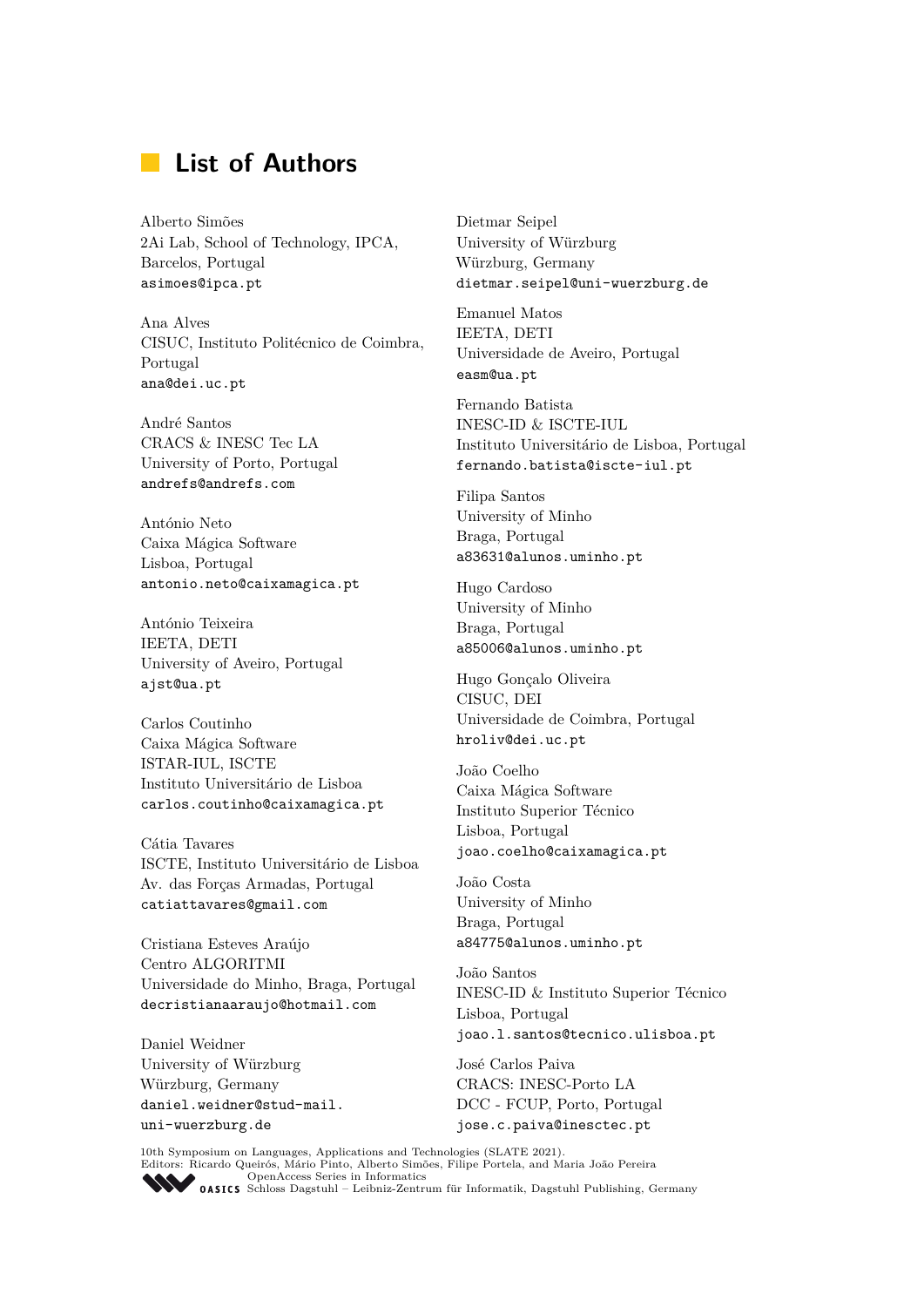José Carlos Ramalho Department of Informatics University of Minho Braga, Portugal <jcr@di.uminho.pt>

José João Almeida Centro Algoritmi Universidade do Minho Braga, Portugal <jj@di.uminho.pt>

José Paulo Leal CRACS & INESC Tec LA University of Porto, Portugal <zp@dcc.fc.up.pt>

José Santos CISUC, DEI Universidade de Coimbra, Portugal <santos@student.dei.uc.pt>

Jukka Nurminen Department of Computer Science University of Helsinki, Finland <jukka.k.nurminen@helsinki.fi>

Leandro Costa University of Minho Braga, Portugal [leandro.costa16@hotmail.com]( leandro.costa16@hotmail.com)

Leonor Llansol INESC-ID & Instituto Superior Técnico Lisboa, Portugal <leonor.llansol@tecnico.ulisboa.pt>

Luís Duarte CISUC, DEI Universidade de Coimbra, Portugal <lduarte@student.dei.uc.pt>

Luís Cunha University of Minho Braga, Portugal <a83099@alunos.uminho.pt>

Luísa Coheur INESC-ID & Instituto Superior Técnico Lisboa, Portugal <lcoheur@edu.ulisboa.pt>

Manuel Sousa University of Minho Braga, Portugal <manuelgcsousa@gmail.com>

Marcin Kowiel F-Secure Corporation, Poland <marcin.kowiel@f-secure.com>

Maria João Pereira Research Centre in Digitalization and Intelligent Robotics Instituto Politécnico de Bragança, Portugal <mjoao@ipb.pt>

Mariana Gaspar INESC-ID & Instituto Superior Técnico Lisboa, Portugal <mariarpx@gmail.com>

Mário Rodrigues IEETA, ESTGA Universidade de Aveiro, Portugal <mjfr@ua.pt>

Miguel Brito Centro Algoritmi University of Minho Guimarães, Portugal <mab@dsi.uminho.pt>

Miguel Tavares Caixa Mágica Software ULHT - Universidade Lusófona de Humanidades e Tecnologias <miguel.tavares@caixamagica.pt>

Nuno Oliveira Checkmarx, Braga, Portugal <nuno.oliveira@checkmarx.com>

Nuno Ramos Carvalho Guimarães, Portugal <narcarvalho@gmail.com>

Pablo Gamallo **CiTIUS** Universidade de Santiago de Compostela Galiza, Spain <pablo.gamallo@usc.es>